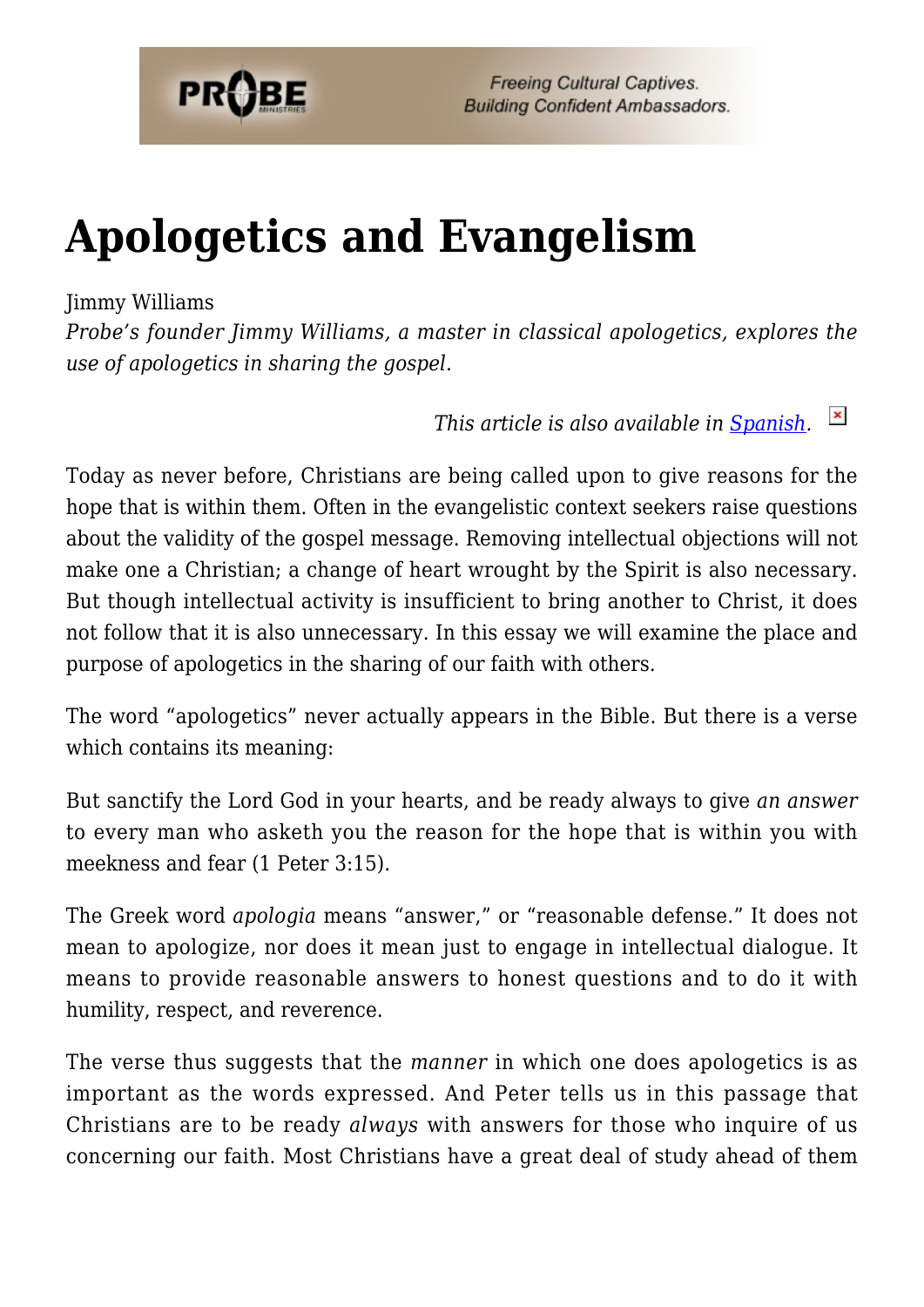

before this verse will be a practical reality in their evangelistic efforts.

Another question that often comes up in a discussion about the merits and place of apologetics is, "What is the relationship of the mind to evangelism?" "Does the mind play any part in the process?" "What about the effects of the fall?" "Isn't man dead in trespasses and sins?" "Doesn't the Bible say we are to know nothing among men except Jesus Christ and Him crucified?" "Why do we have to get involved at all in apologetics if the Spirit is the One Who actually brings about the New Birth?"

I think you will agree that today there are many Christians who are firmly convinced that answering the intellectual questions of unbelievers is an ineffectual waste of time. They feel that any involvement of the mind in the gospel interchange smacks too much of human effort and really just dilutes the Spirit's work.

But Christianity thrives on intelligence, not ignorance. If a real Reformation is to accompany the revival for which many of us pray, it must be something of the mind as well as the heart. It was Jesus who said, "Come and see." He invites our scrutiny and investigation both before and after conversion.

We are to love God with the *mind* as well as the heart and the soul. In fact, the early church was powerful and successful because it out-thought and out-loved the ancient world. We are not doing either very well today.

## **Reasoning and Persuading**

Most Christians today seem to prefer experiencing Christianity to thinking about or explaining it. But consider these verses:

Matthew 13:23: "But he who received the seed on the good ground is he who hears the word and *understands* it, who indeed bears fruit." They all heard it, but only the "good soil" *comprehended* it.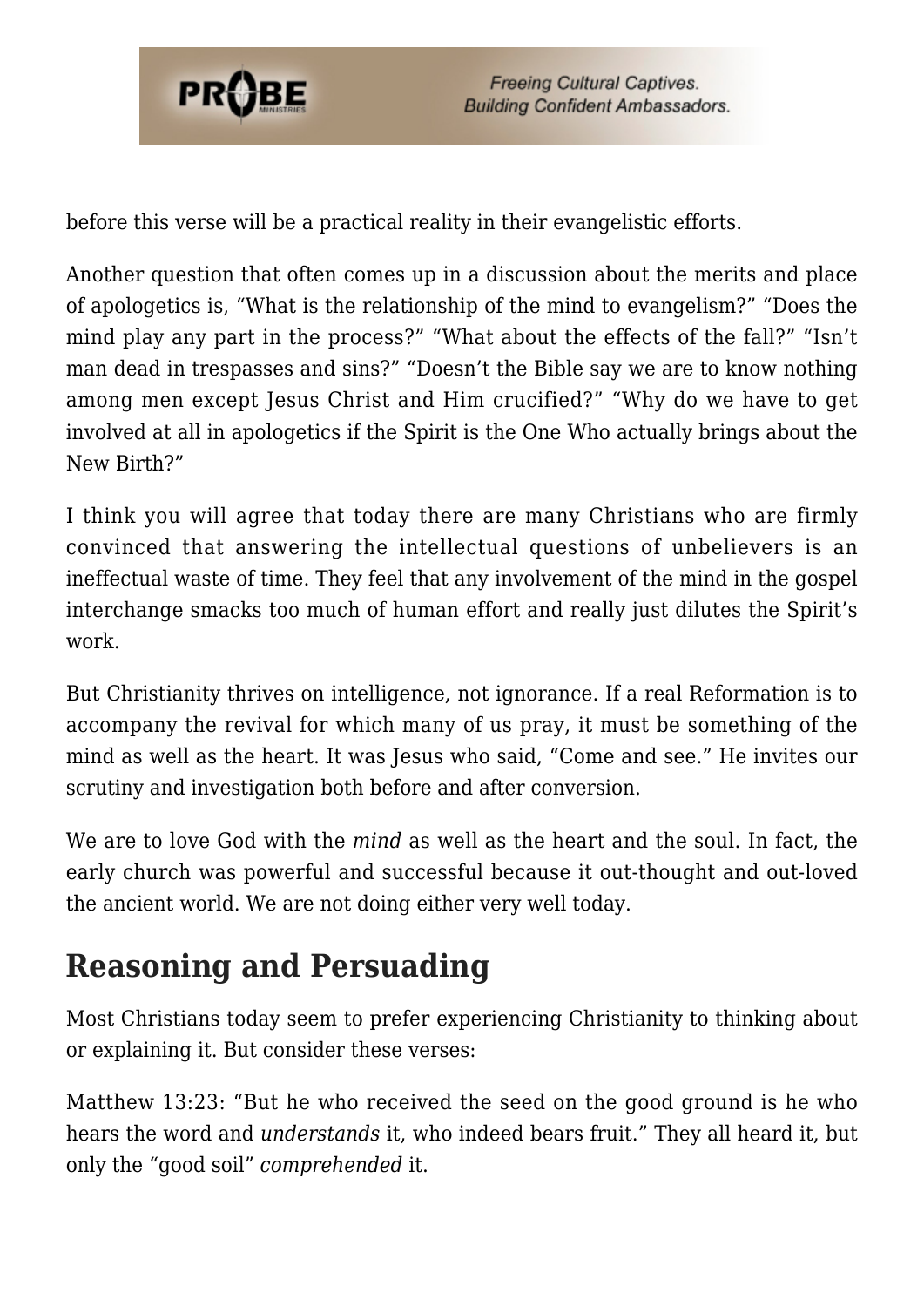

Acts 8:30: "When the Spirit prompted Philip to join himself to the chariot of the Ethiopian eunuch (who was reading Isaiah 53), he asked, `Do you *understand* what you are reading?' The eunuch replied, `How can I except some man should *guide* me?'"

Acts 18:4: Paul at Corinth was "reasoning in the synagogue every sabbath and trying to *persuade* the Jews and Greeks."

Acts 19:8: Paul at Ephesus "entered the synagogue and continued speaking out boldly for three months, *reasoning* and *persuading* them about the kingdom of God."

Romans 10:17: "So then faith comes by *hearing* and *hearing* by the word of God." Again the emphasis is on hearing with perception.

2 Corinthians 5:11: "We *persuade* men," says Paul. Vine's *Expository Dictionary* describes this Greek word like this: "to apply persuasion, to prevail upon or win over, bringing about a change of mind by the influence of reason or moral considerations."

All of these words–persuasion, dialogue, discourse, dispute, argue, present evidence, reason with–are vehicles of communication and are at the heart of Paul's classical evangelistic model. Can there be saving faith without understanding? Can there be understanding without reasoning? The Bible would appear to say no. Paul urges believers in 2 Timothy 2:15 to study to show ourselves approved unto God, workmen that need not to be ashamed.

J. Gresham Machen, a great Christian scholar, said the following words in 1912 to a group of young men at Princeton Seminary:

It would be a great mistake to suppose that all men are equally well-prepared to receive the gospel. It is true that the decisive thing is the regenerative power in connection with certain prior conditions for the reception of the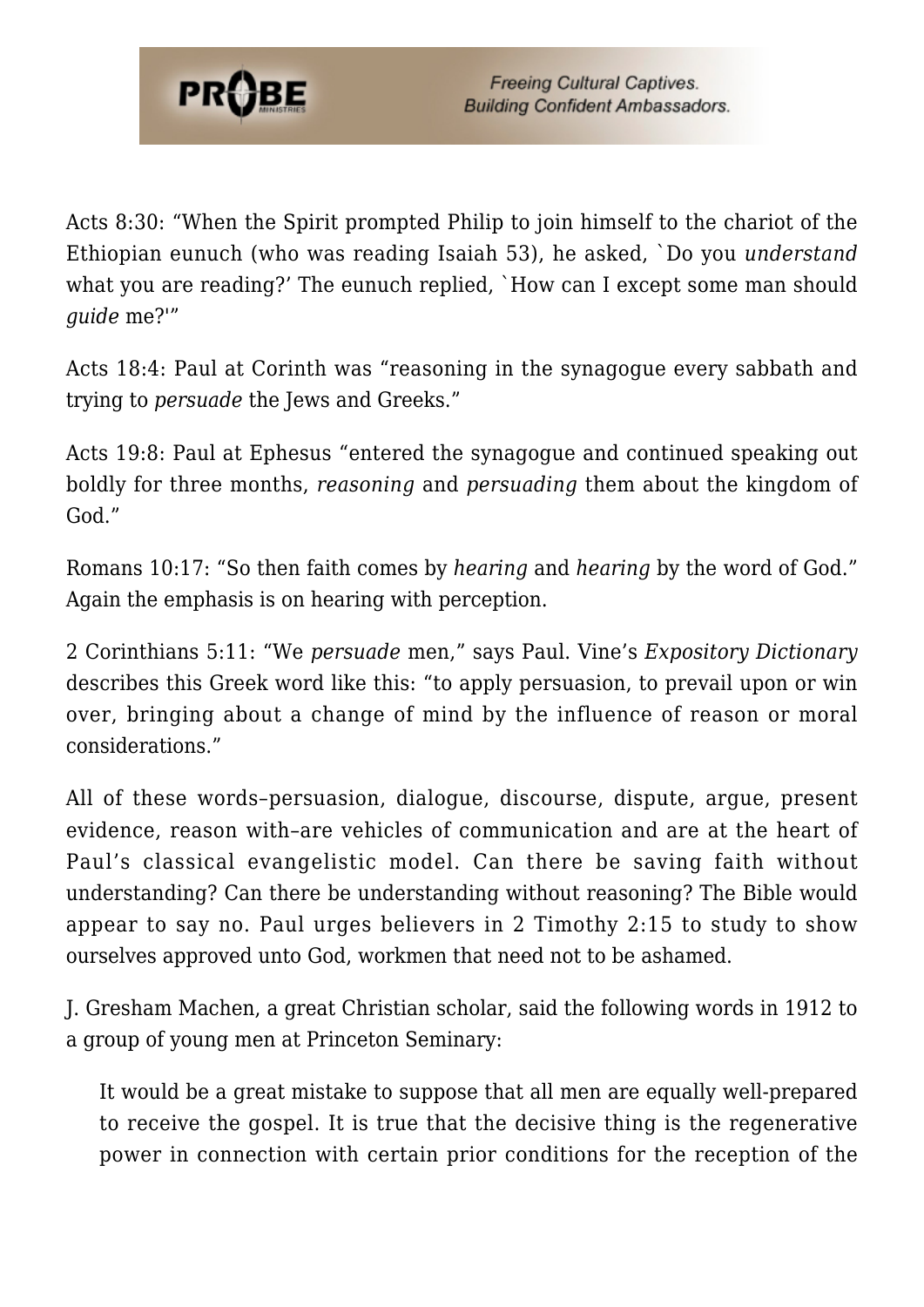

Gospel. . . . I do not mean that the removal of intellectual objections will make a man a Christian. No conversion was ever wrought by argument. A change of heart is also necessary . . . but because the intellectual labor is insufficient, it does not follow that it is unnecessary. God may, it is true, overcome all intellectual obstacles by an immediate exercise of His regenerative power. Sometimes He does. But He does so very seldom. Usually He exerts His power in connections with certain conditions of the human mind. Usually He does not bring into the kingdom, entirely without preparation, those whose mind and fancy are completely contaminated by ideas which make the acceptance of the Gospel logically impossible.

If these words were true in 1912, how much more are they needed today?

### **Individual Responses**

People respond to the gospel for various reasons—some out of pain or a crisis, others out of some emotional need such as loneliness, guilt, insecurity, etc. Some do so out of a fear of divine judgment. And coming to know Christ brings a process of healing and hope to the human experience. To know Christ is to find comfort for pain, acceptance for insecurity and low self-esteem, forgiveness for sin and guilt.

And others seem to have *intellectual* questions which block their openness to accept the credibility of the Christian message. These finally find in Christ the answers to their intellectual doubts and questions.

Those today who are actively involved in evangelism readily recognize the need for this kind of information to witness to certain people, and there are many more doubters and skeptics out there today than there were even twenty years ago.

We can see more clearly where we are as a culture by taking a good look at Paul's world in the first century. Christianity's early beginnings flourished in a Graeco-Roman culture more X-rated and brutal than our own. And we find Paul *adapting*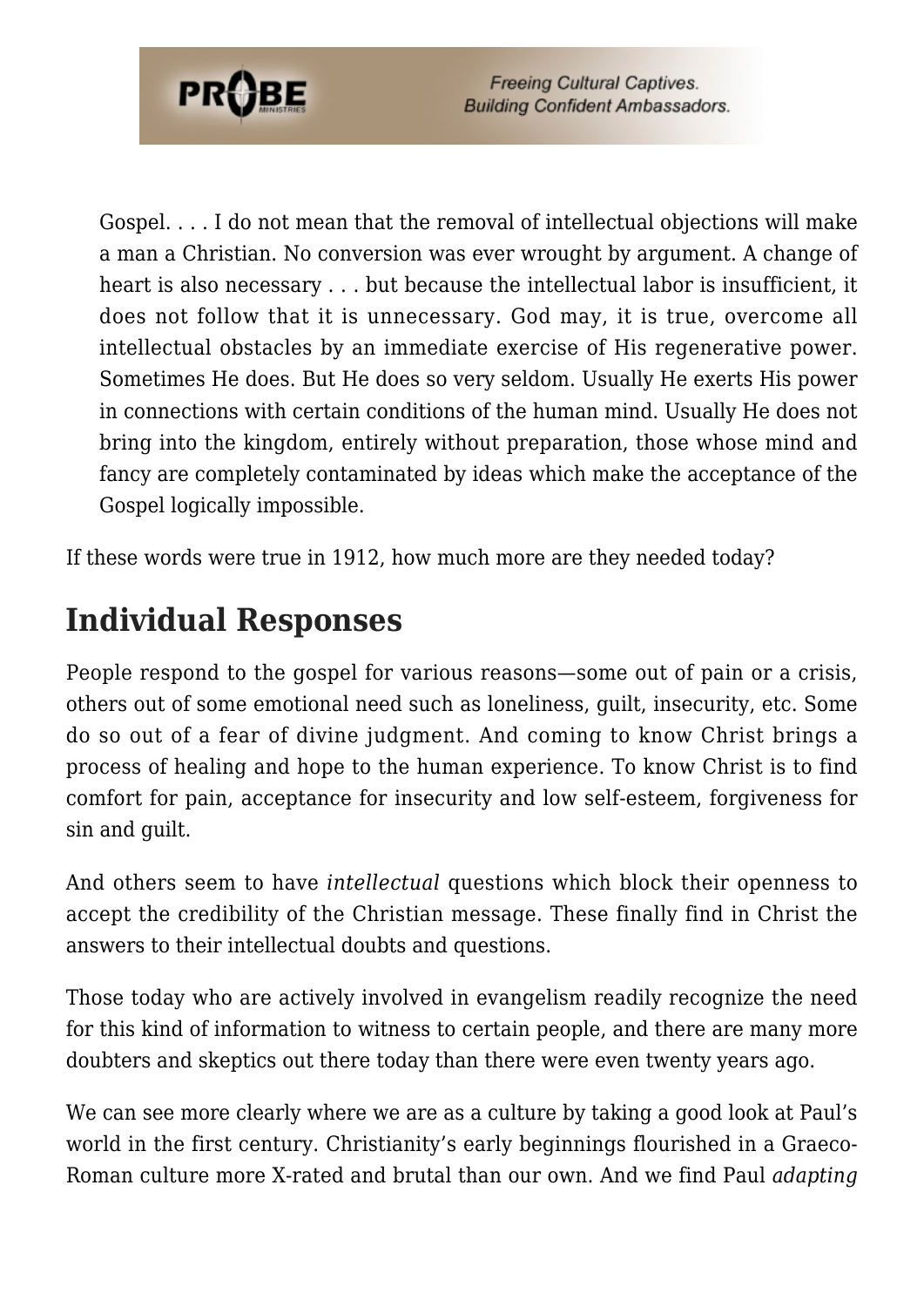

his approach from group to group.

For instance, he expected certain things to be in place when he approached the Jewish communities and synagogues from town to town. He knew he would find a group which already had certain beliefs which were not in contradiction to the gospel he preached. They were monotheists. They believed in one God. They also believed this God had spoken to them in their Scriptures and had given them absolute moral guidelines for behavior (the Ten Commandments).

But when Paul went to the Gentile community, he had no such expectations. There he knew he would be faced with a culture that was polytheistic (many gods), biblically ignorant, and living all kinds of perverted, wicked lifestyles. And on Mars Hill in Athens when he preached the gospel, he did somewhat modify his approach.

He spoke of God more in terms of His presence and power, and he even quoted truth from a Greek poet in order to connect with these "pagans" and get his point across: "We are God's offspring" (Acts 17:28).

One hundred years ago, the vast majority of Americans pretty much reflected the Jewish mentality, believing in God, having a basic respect for the Bible, and strong convictions about what was right and what was wrong.

That kind of American can still be found today in the 90s, but George Gallup says they aren't having much of an impact on the pagan, or Gentile community, which today holds few beliefs compatible with historic Christianity.

To evangelize such people, we have our work cut out for us. And we will have to use both our minds and our hearts to "become all things to all men in order to save some."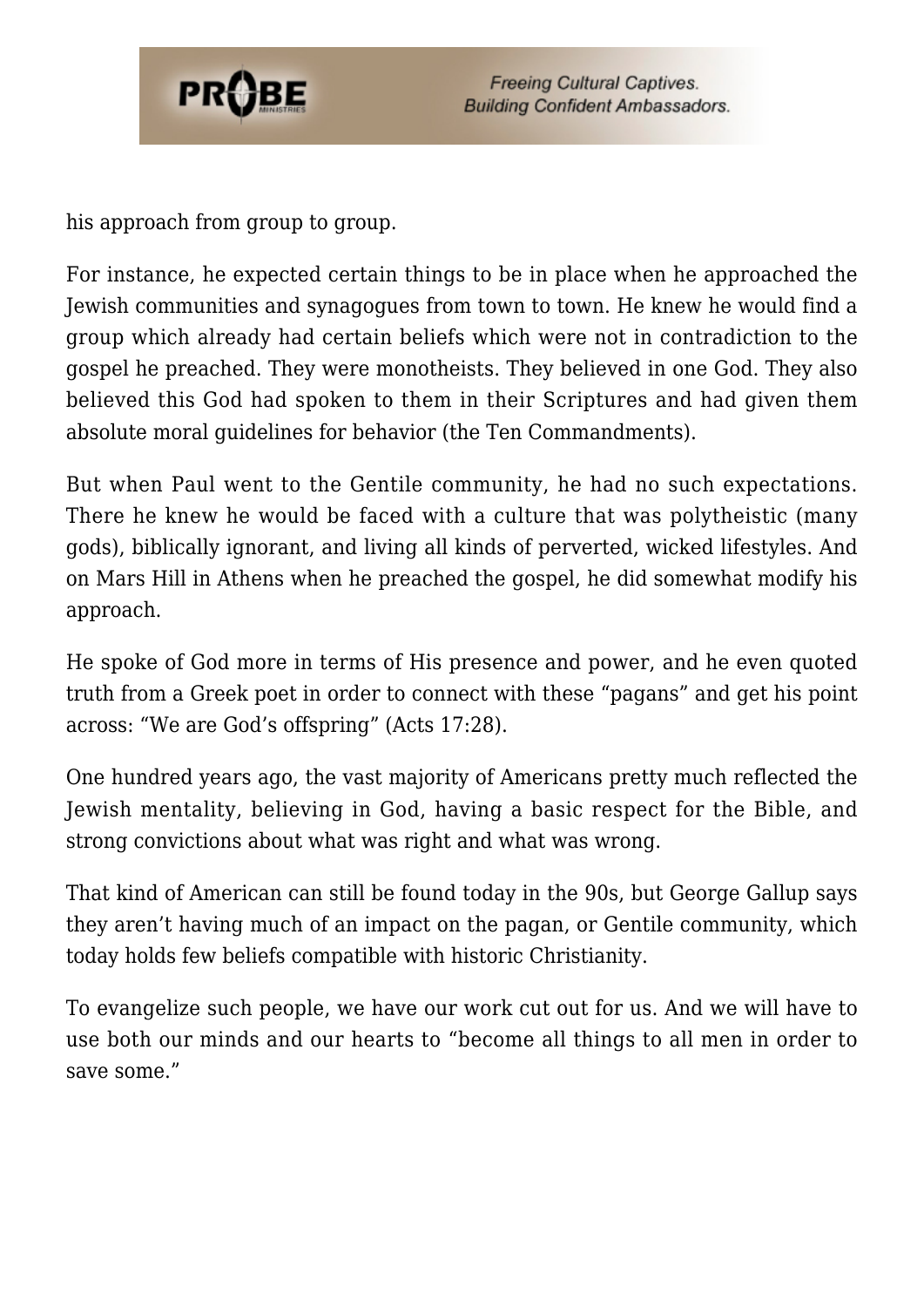

## **A Variety of Approaches**

As we're considering how we as Christians can have an impact on our increasingly fragmented society, we need to keep in mind that many do not share our Christian view of the world, and some are openly hostile to it.

In fact, a college professor recently commented that he felt the greatest impediment to social progress right now was what he called the bigoted, dogmatic Christian community. That's you and me, folks.

If we could just "loosen up a little," and compromise on some issues, America would be a happier place. What is meant by this is not just a demand for tolerance . . . but wholesale acceptance of *any* person's lifestyle and personal choices!

But the Bible calls us to be "salt and light" in our world. How can we be that effectively?I don't have a total answer, but I'll tell you after 30+ years of active ministry what isn't working. And by my observation, far too many Christians are trying to address the horrendous issues of our day with one of three very ineffective approaches.

**Defensive Approach** — Many Christians out there are mainly asking the question, "How strong are our defenses?" "How high are our walls?" This barricade mentality has produced much of the Christian subculture. We have our own language, literature, heroes, music, customs, and educational systems. Of course, we need places of support and fellowship. But when Paul describes spiritual warfare in 2 Corinthians 10, he actually *reverses* the picture. It is the *enemy* who is behind walls, inside strongholds of error and evil. And Paul depicts the Christians as those who should be mounting offensives at these walls to tear down the high things which have exalted themselves above the knowledge of God. We are to be *taking* ground, not just holding it.

**Defeatist Approach** — Other Christians have already given up. Things are so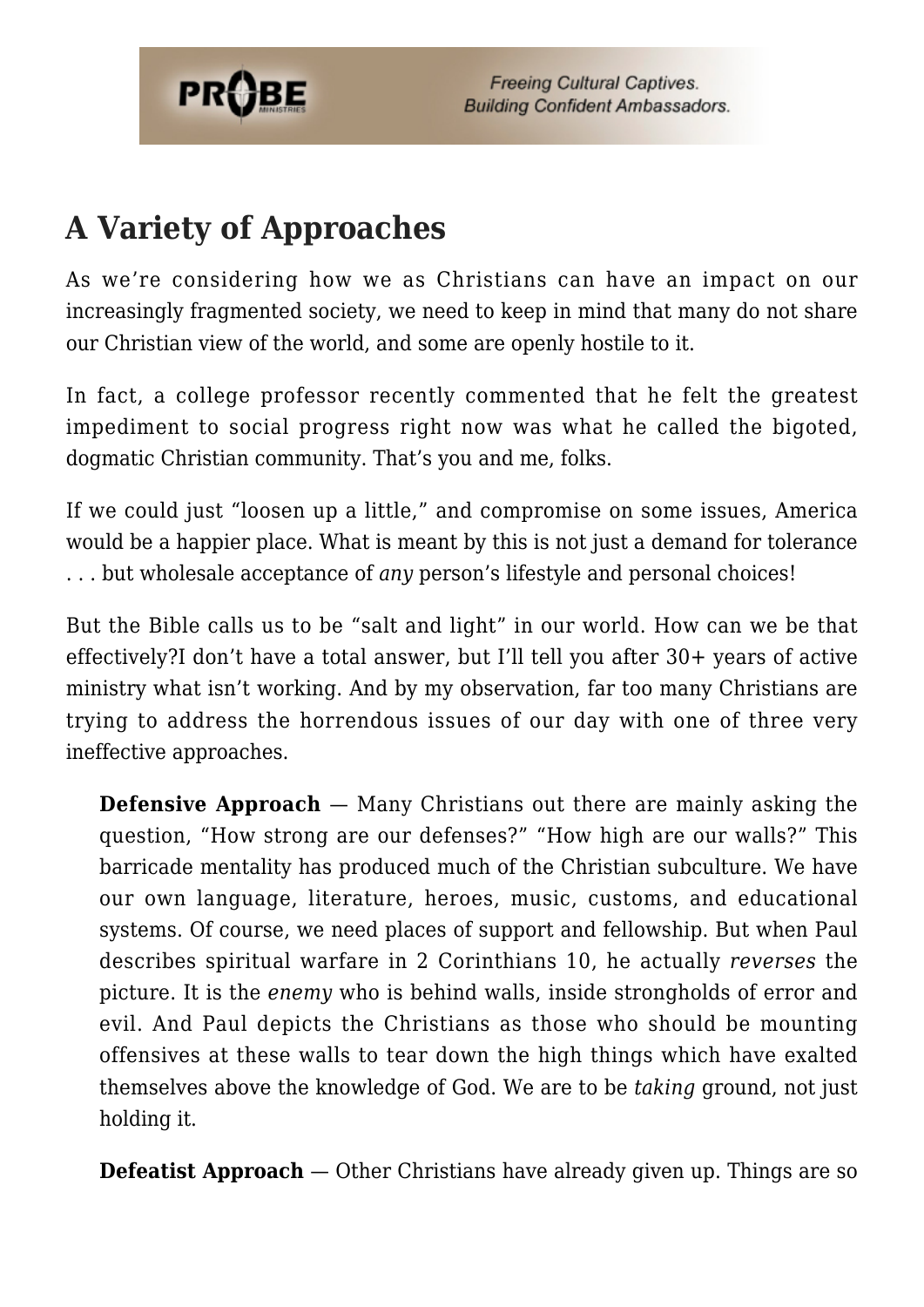

bad, they say, that my puny efforts won't change anything. "After all, we are living in the last days, and Jesus said that things would just get worse and worse." This may be true, but it may not be. Jesus said no man knows the day or the hour of His coming. Martin Luther had the right idea when he said, "If Jesus were to come tomorrow, I'd plant a tree today and pay my debts." The Lord may well be near, He could also tarry awhile. Since we don't know for sure, we should be seeking to prepare ourselves and our children to live for Him in the microchip world of the 21st century.

**Devotional Approach** — Other Christians are trying to say something about their faith, but sadly, they can only share their personal religious experience. It is true that Paul speaks of us as "epistles known and read" by all men. Our life/experience with Christ *is* a valid witness. But there are others out there in the culture with "changed" lives . . . and Jesus didn't do the changing! Evangelism today must be something more than "swapping" experiences. We must learn how to ground our faith in the facts of history and the claims of Christ. We must have others grapple with Jesus Christ, nor just our experience.

#### **Apologetics and Evangelism**

I want to conclude this essay with some very important principles to keep in mind if we want to be effective in seeing others come to know Christ through our individual witness.

1. Go to people. The heart of evangelism is Christians taking the initiative to actually go out and "fish for men." Acts 17:17 describes for us how Paul was effective in his day and time: "Therefore he reasoned in the synagogue with the Jews and with the gentile worshippers, and in the marketplace daily with those who happened to be there."

2. Communicate with people. Engage them. Sharing the Gospel involves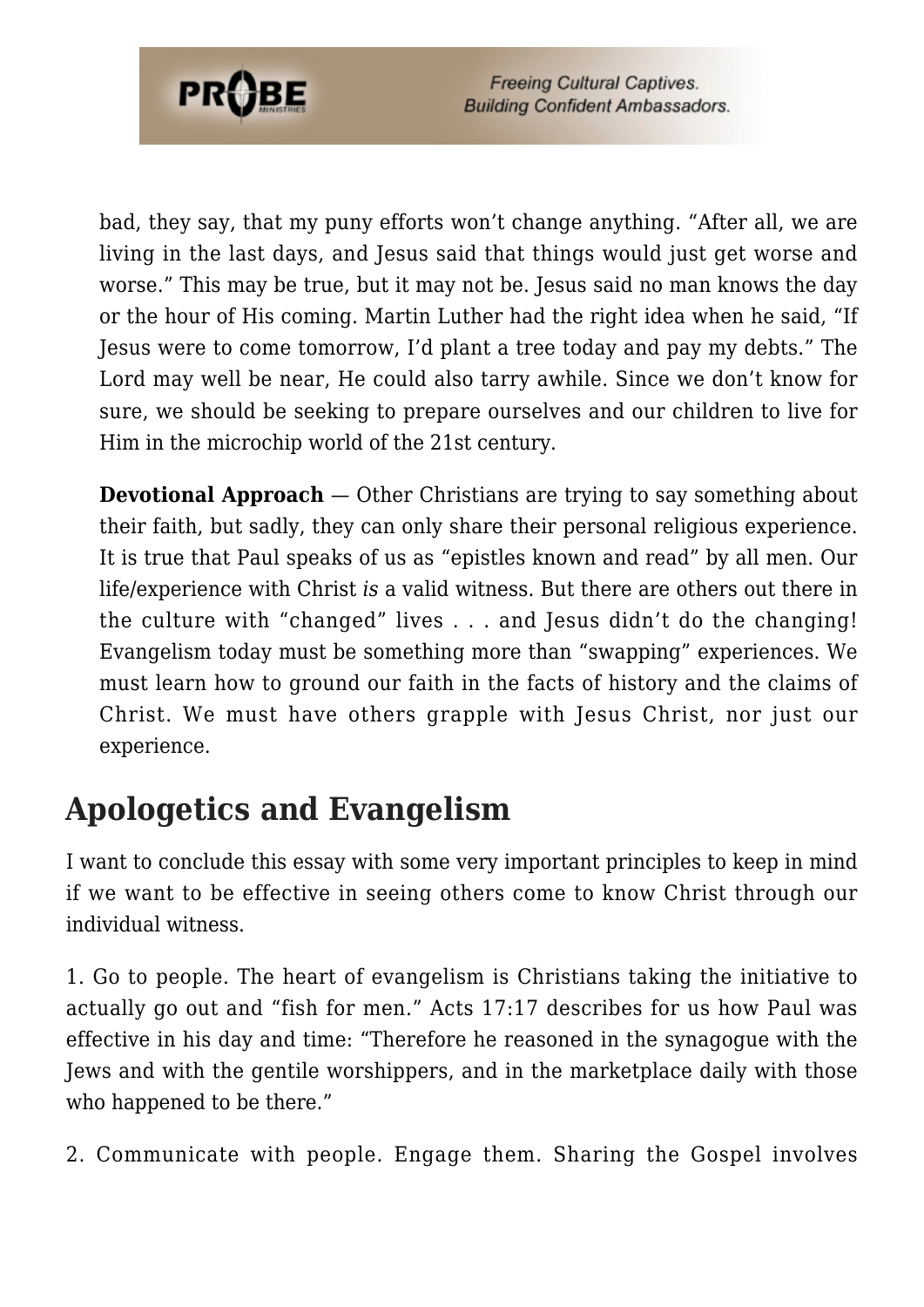

**Freeing Cultural Captives. Building Confident Ambassadors.** 

communication. People must be focused upon and then understand the Gospel to respond to it. It is our responsibility as Christians to make it as clear as possible for all who will listen. "Knowing, therefore, the terror of the Lord, we persuade men" (2 Cor. 5:11).

3. Relate to people. Effective witness involves not only the transmission of biblical information; it also includes establishing a relationship with the other person. Hearts, as well as heads, must meet. "So, affectionately longing for you," said Paul to the Thessalonians, "we were well pleased to import to you not only the good news of God, but also our own lives, because you have become dear to us" (1 Thess. 2:8).

4. Remove barriers. Part of our responsibility involves having the skills to eliminate obstacles, real or imagined, which keep an individual from taking the Christian message seriously. When God sent the prophet Jeremiah forth, He said, "Behold, I have put my words in your mouth . . . and I have ordained you to pluck up and to break down, to destroy and to overthrow, to build and to plant." Sometimes our task as well is one of "spiritual demolition," of removing the false so the seeds of truth can take root. Apologetics sometimes serves in that capacity, of preparing a highway for God in someone's life.

5. Explain the gospel to others. We need an *army* of Christians today who can consistently and clearly present the message to as many people as possible. Luke says of Lydia, "The Lord opened her heart so that she heeded the things which were spoken by Paul" (Acts 16:14). Four essential elements in sharing the gospel:

- someone talking (Paul)
- things spoken (gospel)
- someone listening (Lydia)
- the Lord opening the heart.

6. Invite others to receive Christ. We can be clear of presentation, but ineffective because we fail to give someone the opportunity and encouragement to take that